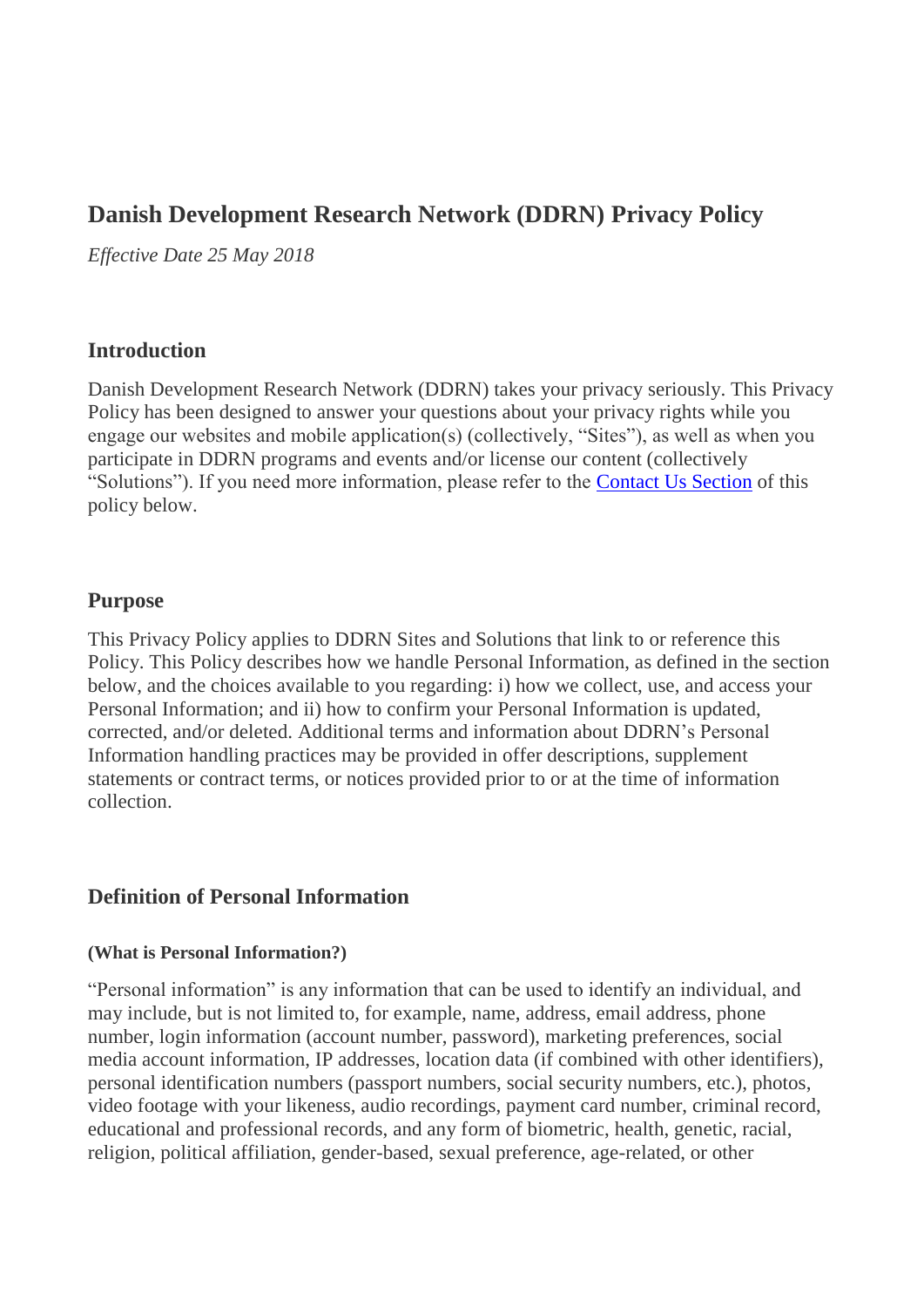identifying personal data. If we link other data with your personal information, we will treat that linked data as Personal Information. We also collect Personal Information from trusted third-party sources and engage third parties to collect Personal Information to assist us.

## **Collection and Use of Your Personal Information**

### **(What Personal Information Do We Collect and Why Do We Need It?)**

We may collect a variety of information, including Personal Information, about you as you use our Sites and Solutions and interact with us. For a complete listing of the Personal Information we typically collect and how we use it by Site and Solution family, please download the DDRN Personal Information Collection and Usage document. A summary of what we collect and how we use the Personal Information associated with our main Site and Solutions is compiled for your convenience below.

## *Community Membership Profile:*

When you become a DDRN member, we collect information about you including (but not limited to) your name, your employer's name, your work address (including your country location), and your email address. We may also collect your personal email address, a personal mailing address, and a mobile phone number. We ask members to voluntarily provide additional information in their membership profile, such as information about their educational background, professional experience, a photo, social media identifiers, and some other information. Members may edit their profile at any time to change, add, or remove Personal Information.

We process your personal information for membership administration, to deliver member benefits to you, and to inform you of DDRN-related events, content, and other benefits or opportunities associated with your DDRN membership. We may also use this information to help us understand our members' needs and interests to better tailor our Site and Solutions to meet your needs.

Members can participate in local DDRN meetings organized by volunteers which take place at various locations. We may collect registration information from DDRN users, community members and their guests, which we may share with a sponsoring DDRN partner and location hosts for purposes of verifying registration and to ensure only registered guests are allowed attendance.

### *Personal Information Provided at Live or Web Programs and Events*

DDRN hosts events throughout the year. These include in-person and web-based conferences, summits, speakers' series, and other in-person as well as virtual gatherings (collectively "events"). If you register for one of our events and you are a member, we will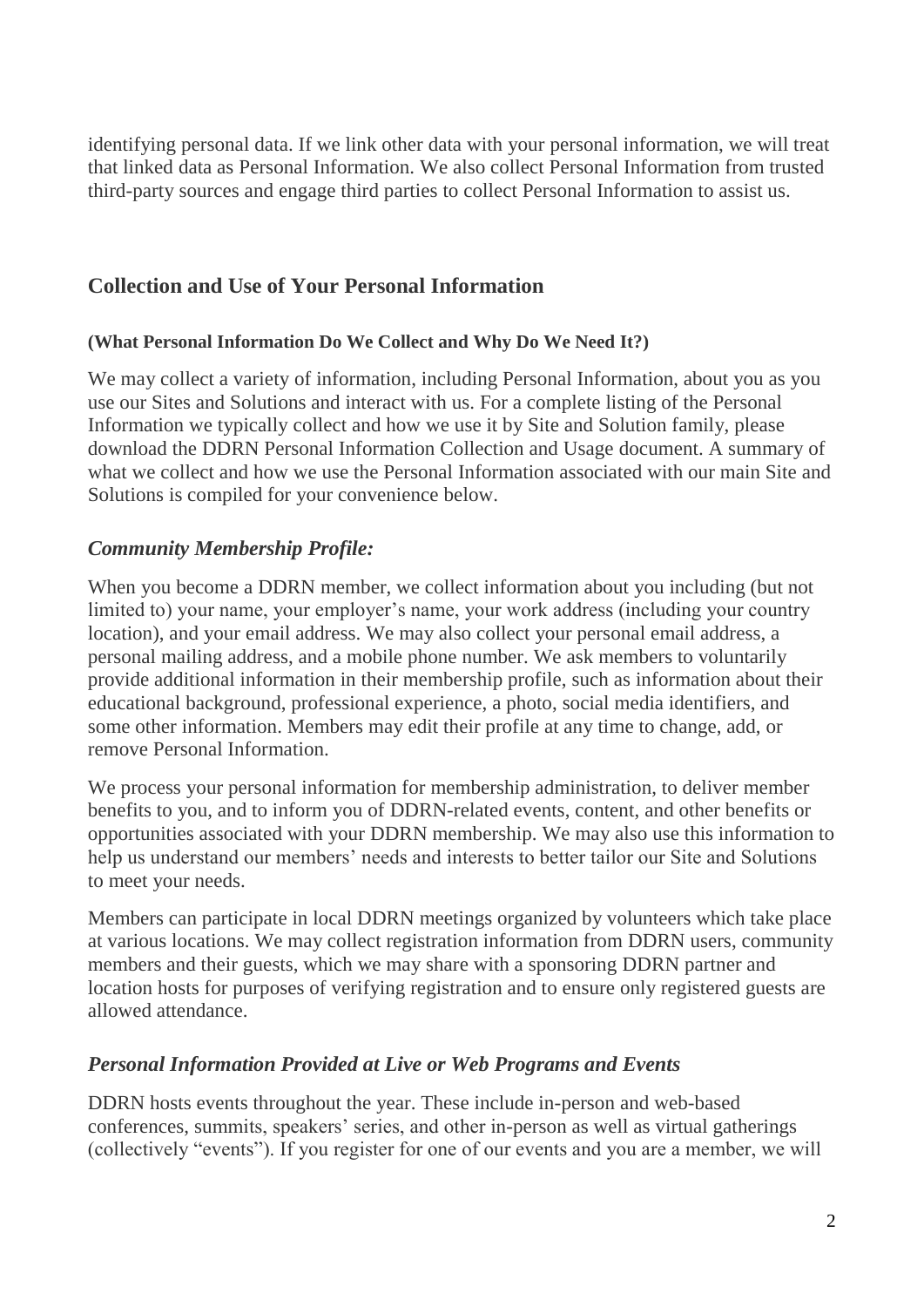access the information in your member account to provide you with information and services associated with the event. If you are not a member and you register for one of our events, we will collect your name, telephone number, address, email address and select other information, which we will store in our database(s) and use to provide you with information and services associated with the current and future events, DDRN community membership and DDRN content.

If you are a presenter or speaker at one of our events, we will collect information about you including your name, employer, educational and professional background, contact information, and photograph. We may collect information provided by event attendees who evaluated your performance as a presenter. We may also make and store a recording of your voice and likeness in certain instances.

If you attend an in person DDRN event, you may be offered the option to download a mobile application to help you navigate the event and plan your schedule. This event app may require the device identifier associated with your device but does not collect or use any other personal data without your consent.

Some of our events are sponsored. We may provide an attendee list to certain sponsors. If you do not wish to have your information shared with a sponsor or to receive information from sponsors, you can express your preferences when you register for events.

### *Personal Information Provided to Acquire Content Access*

We offer exciting content for DDRN's community members and non-community members alike. In addition to producing original content, we also subscribe to news feeds and blogs produced by others, which we link to and from our website. This means you may find yourself on a DDRN site or reading DDRN content and we will offer you a link to another organization's website where you will find content on exponential technologies or exponential thinking that we or our faculty find relevant and useful to you. At these times, you will be leaving the DDRN Site(s). DDRN is not responsible or liable for content provided by these third party websites or Personal Information they may happen to gather from you.

You may manage your DDRN subscriptions by subscribing or unsubscribing at any time. Please note that if you have set your browser to block cookies, this may have an impact on your ability to unsubscribe. If you have any difficulties managing your email or other communication preferences with DDRN, please contact us at [info@ddrn.dk.](mailto:info@ddrn.dk)

We use Google Analytics to track how often people gain access to or read our content. We use this information in the aggregate to understand what content our community members find useful or interesting, so we can produce the most valuable content to meet your needs.

We also conduct surveys that we use to evaluate content quality and relevance to our DDRN community. We do not track individuals but look at information in the aggregate only. Participation in surveys is voluntary.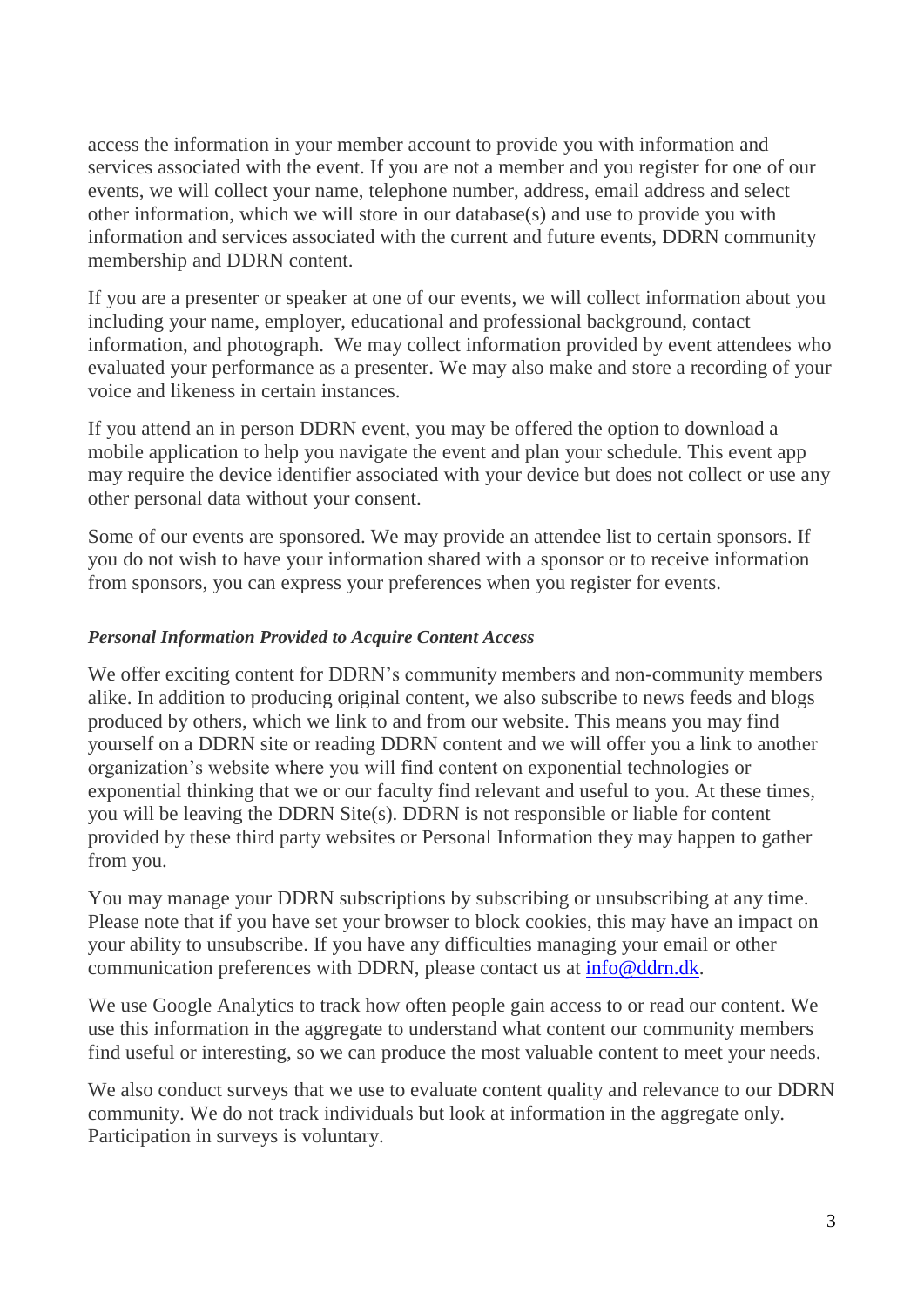#### *Personal Information Provided in Site or Solution Forums and Chat Rooms*

If you participate in an DDRN community member or cohort forum or chat room on an DDRN Site, the information, including Personal Information, you provide there will be made available to others, and could be used to contact you, send you unsolicited messages, or for purposes over which neither DDRN nor you has control. Forums, chat rooms, and social media controlled by individual members of the DDRN member community may have additional rules and conditions or none at all. As further described in the Terms of Use applicable to Sites, DDRN is not responsible for the Personal Information or any other information you choose to submit in these forums. To request removal of your Personal Information from forums and chat rooms located on DDRN Sites, please contact us. In some situations, due to current technology limitations, it may not be feasible to remove some or all of your Personal Information from these forums.

### *Personal Information Provided for Training*

You may sign up directly with us to participate in our in-person or on-line training courses delivered over a learning management system (LMS), in which case, we collect your name and contact information directly from you. Alternatively your employer or a DDRN partner may register you to participate in the training. Your Personal Information will be stored in our database (hosted by a cloud service provider) and may also be shared with a delivery partner or co-sponsor of the training program (to verify numbers and attendance rates), trainers (to determine the experience level, industry, and the demographics of the target audience(s)), and/or vendors supporting event delivery (to verify your identity).

### *Personal Information Provided in Correspondence with DDRN*

If you correspond with us by email, the postal service, or other form of communication, we may retain the correspondence and the information contained in it and use it to respond to your inquiry and to keep a record of the complaint, accommodation, or other request.

If you ask us not to contact you by email at a certain email address, DDRN will retain a copy of that email address on its "master do not send" list in order to comply with your nocontact request.

### *Personal Information Provided to Process Payment*

You may donate to DDRN using a payment card. Payment card information may be provided directly by users, via a DDRN Site or authorized third party event registration vendor site, into the PCI/DSS-compliant payment processing service to which DDRN subscribes. We do not process or store the card information. Occasionally, members or customers ask DDRN employees or DDRN event volunteers to enter payment card or other financial account information into the PCI/DSS-compliant payment processing service to which DDRN subscribes. We strongly encourage you not to submit this information by email. When DDRN employees receive payment card or other financial account information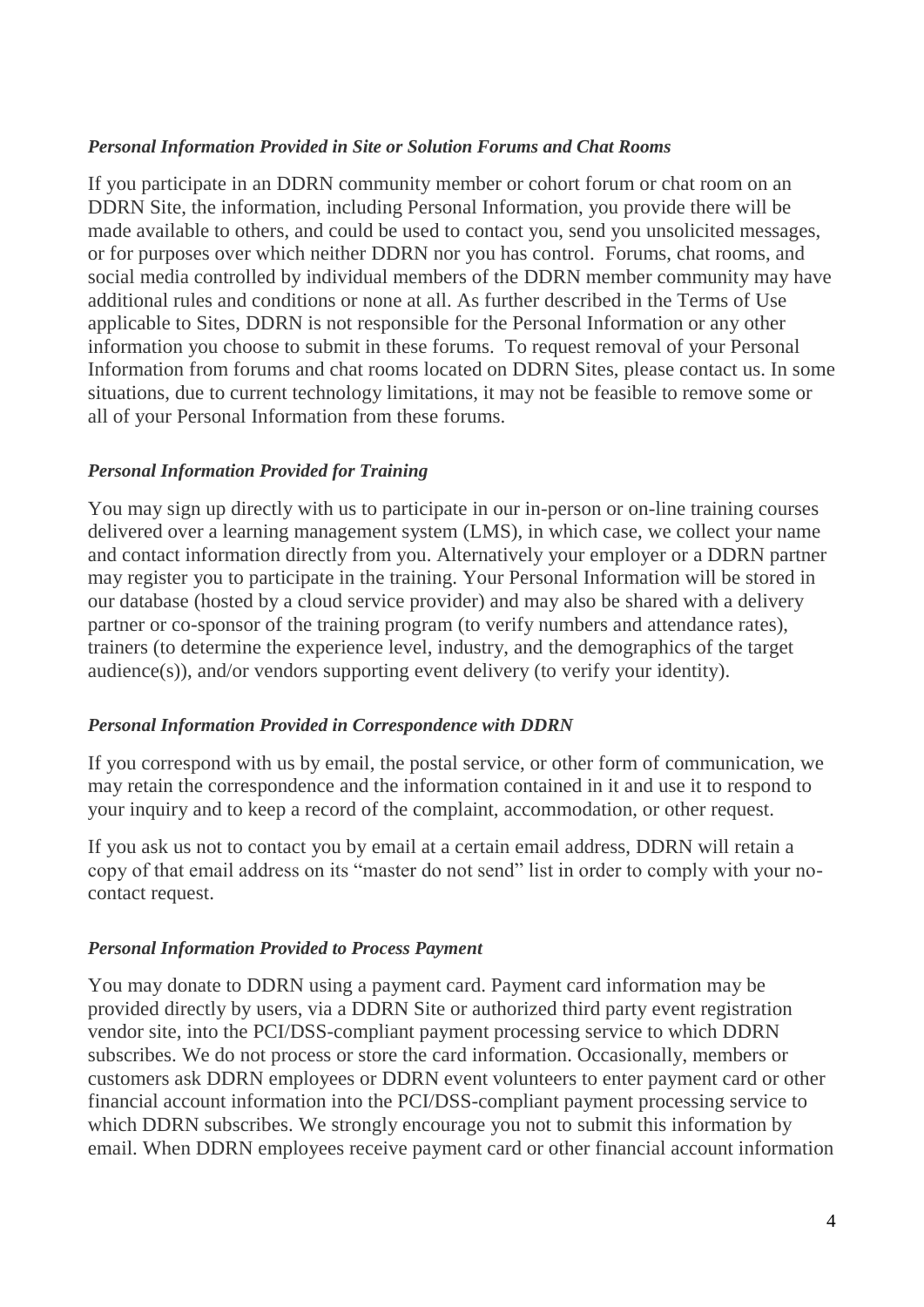from customers or members by email, fax, phone, or mail, it is entered as instructed and then deleted or destroyed.

### *Personal Information Received from Third Parties*

Periodically, DDRN receives Personal Information about individuals from third parties. For example, this may happen if your employer is participating in a corporate program and signs you up for an event, training, or DDRN membership. DDRN may also collect Personal Information about prospective employees, faculty, vendors, contractors, and partners from due diligence vendors who conduct business and criminal history background checks on information available from the public domain.

#### *Personal Information Collected Electronically*

#### *Personal Information Collected on Sites*

We use automatic data collection tools on our Sites, such as cookies, embedded web links, and web beacons. These tools collect certain standard information that your browser sends back to our Site(s). Examples include:

- Browser type and version;
- Address of the website from which you arrived at our Site;
- Your Internet Protocol (IP) Address: this is a number automatically assigned to your computer or device whenever you connect to the Internet. It is a unique address assigned by your Internet service provider or IT department on a TCP/IP network. Among other things, the IP address allows web servers to locate and identify your device; and
- Clickstream Behavior: this includes the pages you view and the links you click. These tools help make your visit to our Sites easier, more efficient, and more valuable by providing you with a customized experience and recognizing you when you return.

#### *Use of Google Analytics and Other Backend Analytics Tools*

We use Google Analytics, a service that transmits our Site traffic to Google servers in the United States. Google Analytics does not identify individual users or associate your IP address with other data held by Google. We use reports and data provided by Google Analytics and other website traffic tracking services to help us understand our Site traffic trends and usage. For more information regarding how Google collects and processes data, please visit www.google.com/policies/privacy/partners.

#### *Mobile Application*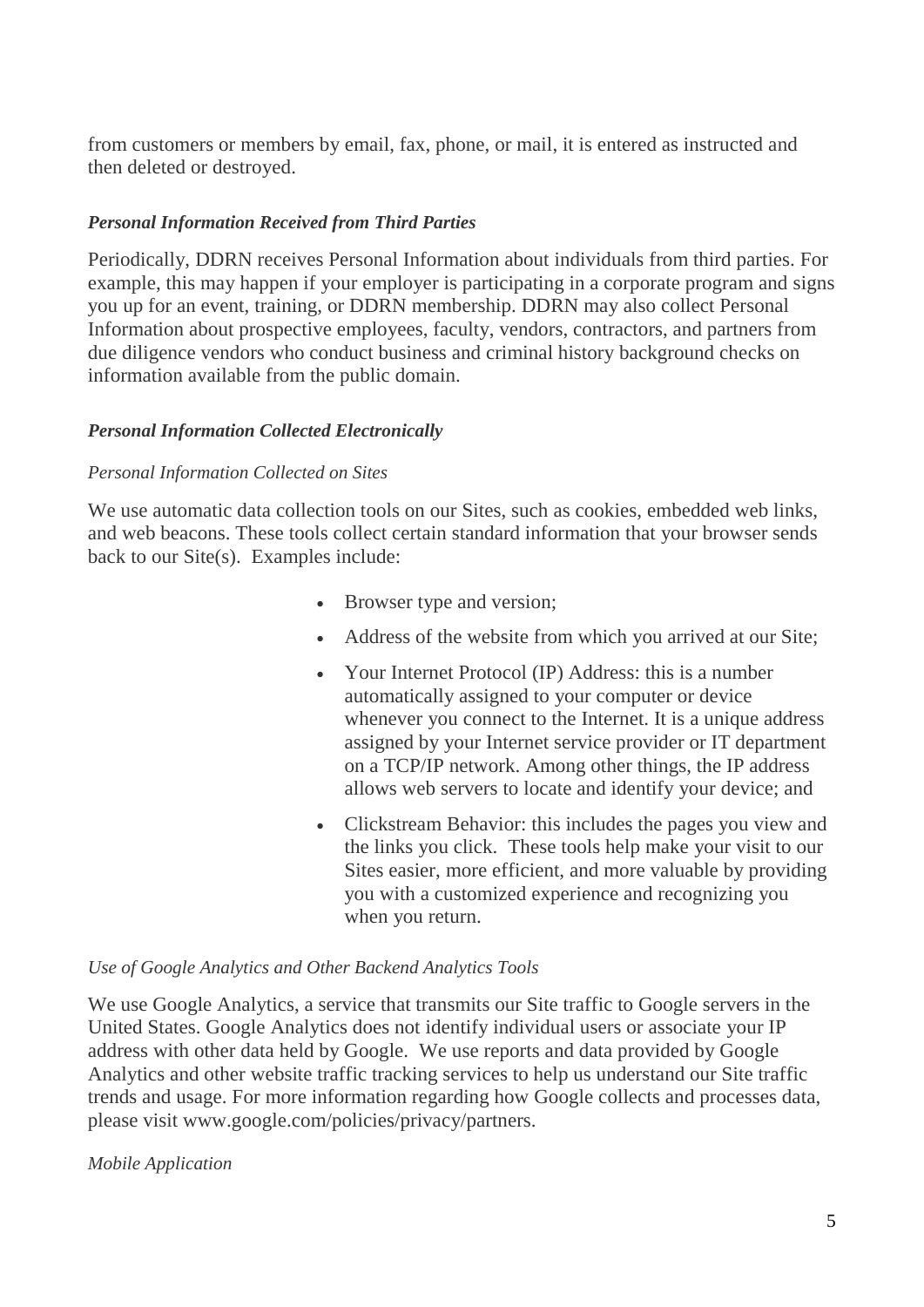If you use our Mobile App, we may collection information about the device on which the Mobile App is installed such as a device identifier (IMEI or UDID), subscriber identifier, mobile phone number, device name, type, and manufacturer, operating system type and version, wireless carrier, network type, country of origin, and IP address. We may also collect location data from the GPS on your device.

#### *Do Not Track Option*

Some web browsers may give you the ability to enable a "do not track" feature that sends signals to the DDRN Sites you visit, instructing that you do not want your online activities to be tracked. Be aware that this is different from blocking or deleting cookies. Browsers with "do not track" features enabled may still accept cookies. DDRN Sites do not currently recognize and respond to "do not track" signals. If we do in the future, we will describe how in this Privacy Policy.

### *DDRN Cookie Policy*

To learn more about how to update your choices in relation to Cookies and other web browsing technologies, please go to the DDRN Cookies Policy.

### *Personal Information Use summary*

Personal Information you provide to us is used either to respond to requests that you make or to aid us in serving you better. For a more complete listing of the type(s) of Personal Information we typically collect and how we use it by Site and Solution family, please download the DDRN Personal Information Collection and Usage document. A summary of the ways we may use your Personal Information is set forth below:

- To create and secure your community membership account;
- To identify you as a user in our system;
- To optimize and improve our Sites and services;
- To deliver services you request;
- To send you administrative email notifications:
- To respond to and track progress of your inquiries;
- To detect, investigate, and prevent illegal or non-compliant activities;
- To make phone calls to you, from time to time, to solicit feedback or provide secondary fraud protection; and
- To market DDRN and/or third party services of possible interest to you on our applicable Sites.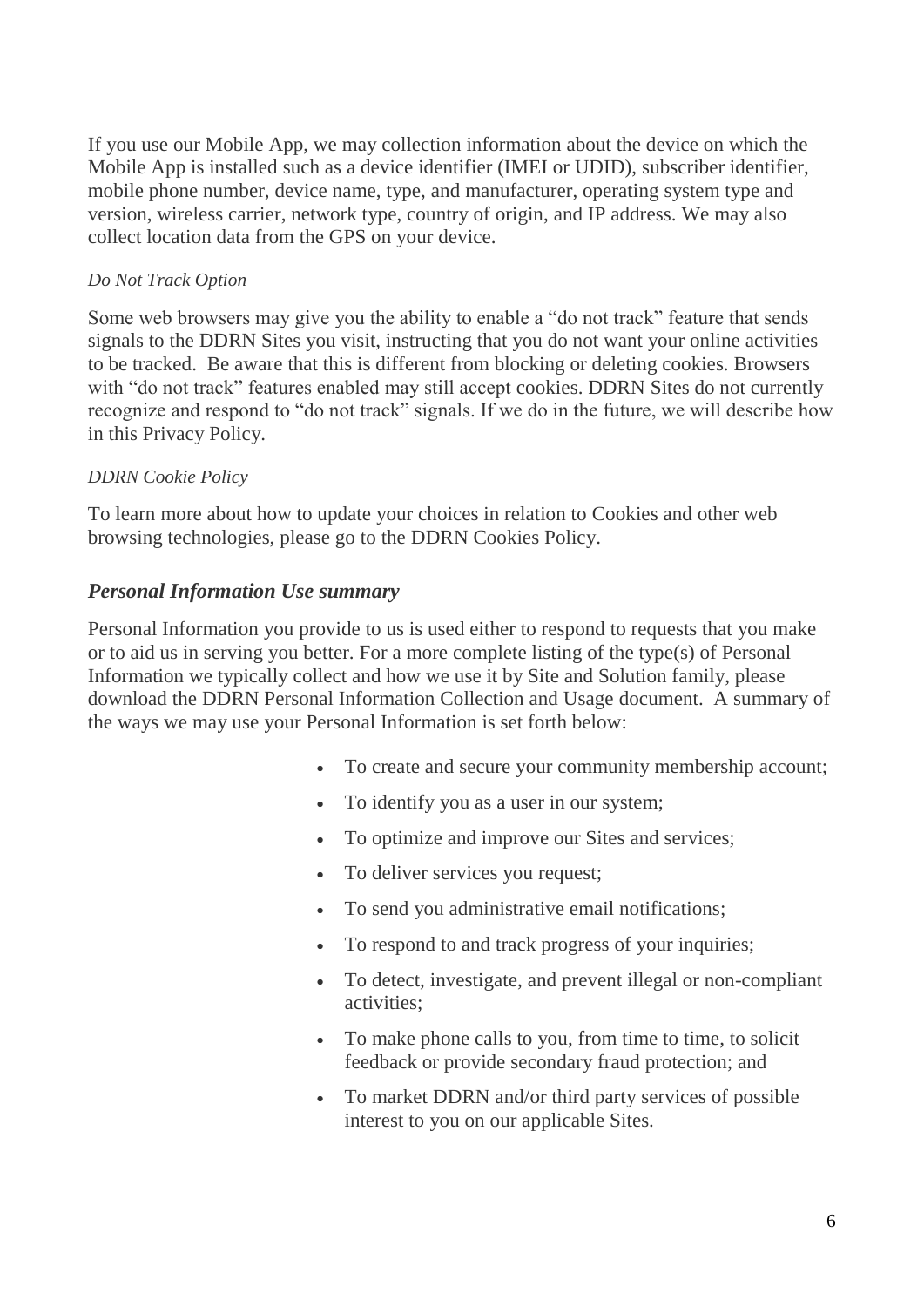## **Sharing Your Personal Information with Third Parties**

#### **(With Whom Do We Share Your Personal Information?)**

We may share Personal Information in the following ways:

- Within DDRN for purposes of data processing, storage, and/or marketing;
- With business partners, service vendors, or contractors to provide a requested Site content or enhancements, a Solution, a service or a transaction. Examples include, but are not limited to: processing of orders and credit card transactions, hosting websites, customer and faculty relationship management, hosting event and program planning and registration, assisting with sales-related efforts or post-sales support, delivering content, Solutions, or services, and providing customer support;
- With service vendors focused on the provision, payment, and auditing of employee, vendor, contractor, faculty and moderator benefits;
- With search engine, web analytics, and survey providers engaged to track trends and other statistics to enhance the user and member experience;
- In connection with, or during negotiations of, any merger, sale of DDRN assets, consolidation or restructuring, financing, or acquisition of all or a portion of our business by or to another company;
- In response to a request for information by a competent authority if we believe disclosure is in accordance with, or is otherwise required by, any applicable law, regulation or legal process;
- With law enforcement officials, government authorities, or other third parties as necessary to comply with legal process or meet national security requirements; protect the rights, property, you, or others; or as otherwise required by applicable law.
- In aggregated, anonymized, and/or de-identified form which cannot reasonably be used to identify you; and/or
- If we otherwise notify you and you consent to the sharing.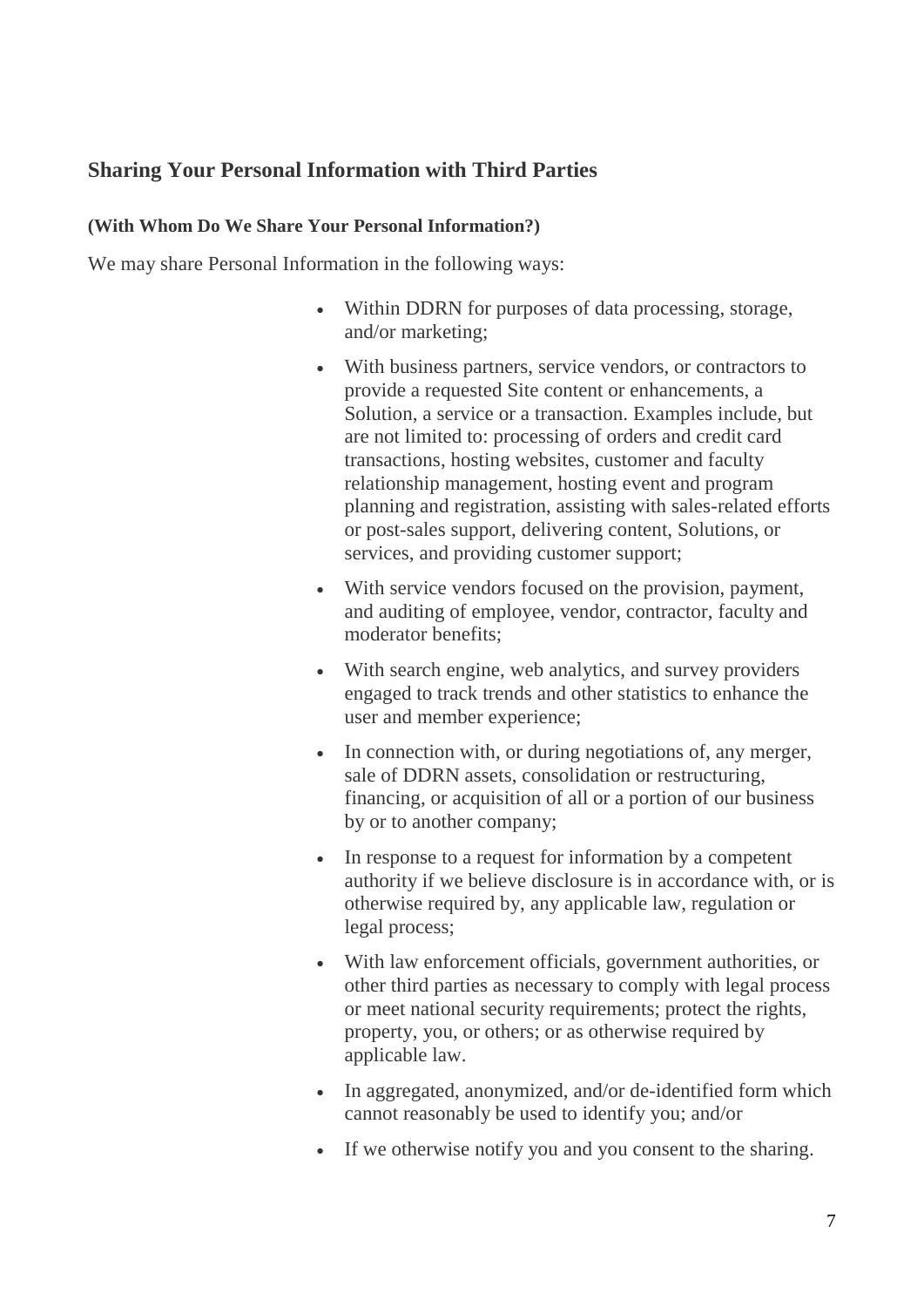DDRN Sites use interfaces with social media sites such as Facebook, LinkedIn, Twitter and others. If you choose to "like" or share information from DDRN Sites through these services, you should review the privacy policy of that service. If you are a member of a social media site, the interfaces may allow the social media site to connect your site visit to your Personal Information.

DDRN makes community member information available through its community directory, known as the DDRN Membership base, using the DDRN Global Site. Community members are invited to opt-in to having their information shared in the DDRN Membership base.

## **International Transfers of Your Personal Information**

### **(Do We Send Your Personal Information Abroad?)**

DDRN is headquartered in Denmark and Personal Information we collect from you will be processed in Denmark. We aim to collect and transfer Personal Information only: i) with your consent; ii) to perform a contract with you; or iii) to fulfill a compelling legitimate interest in a manner that does not outweigh your rights and freedoms.

By providing us with your Personal Information, you acknowledge and agree that we may from time to time transfer any of your Personal Information to any of our offices, agents, partners, or appointed representatives located around the world. We are implementing appropriate safeguards for transfers of Personal Information originating from the European Economic Area (EEA) to countries located outside of the EEA. These safeguards include implementing standard data protection clauses that have been approved by the European Commission. Please do not submit any Personal Information to us if you do not wish for your data to be transferred internationally.

### **Your Rights and Choices Regarding Your Personal Information**

### **(How May I Access, Change, or Delete My Personal Information?)**

DDRN encourages you to keep your Personal Information accurate and current. In addition, you have the right to ask us not to process your Personal Information for marketing purposes. You can exercise your right to prevent such processing by checking certain boxes on the forms we use to collect your data, clicking the unsubscribe button on any communication we have sent to you or by contacting us.

Where you have consented to us using your Personal Information, you can withdraw that consent at any time. If the information we hold about you is inaccurate or incomplete, you can notify us and ask us to correct or supplement it. You may request that we erase that Personal Information or cease processing it, subject to certain exceptions. You also have the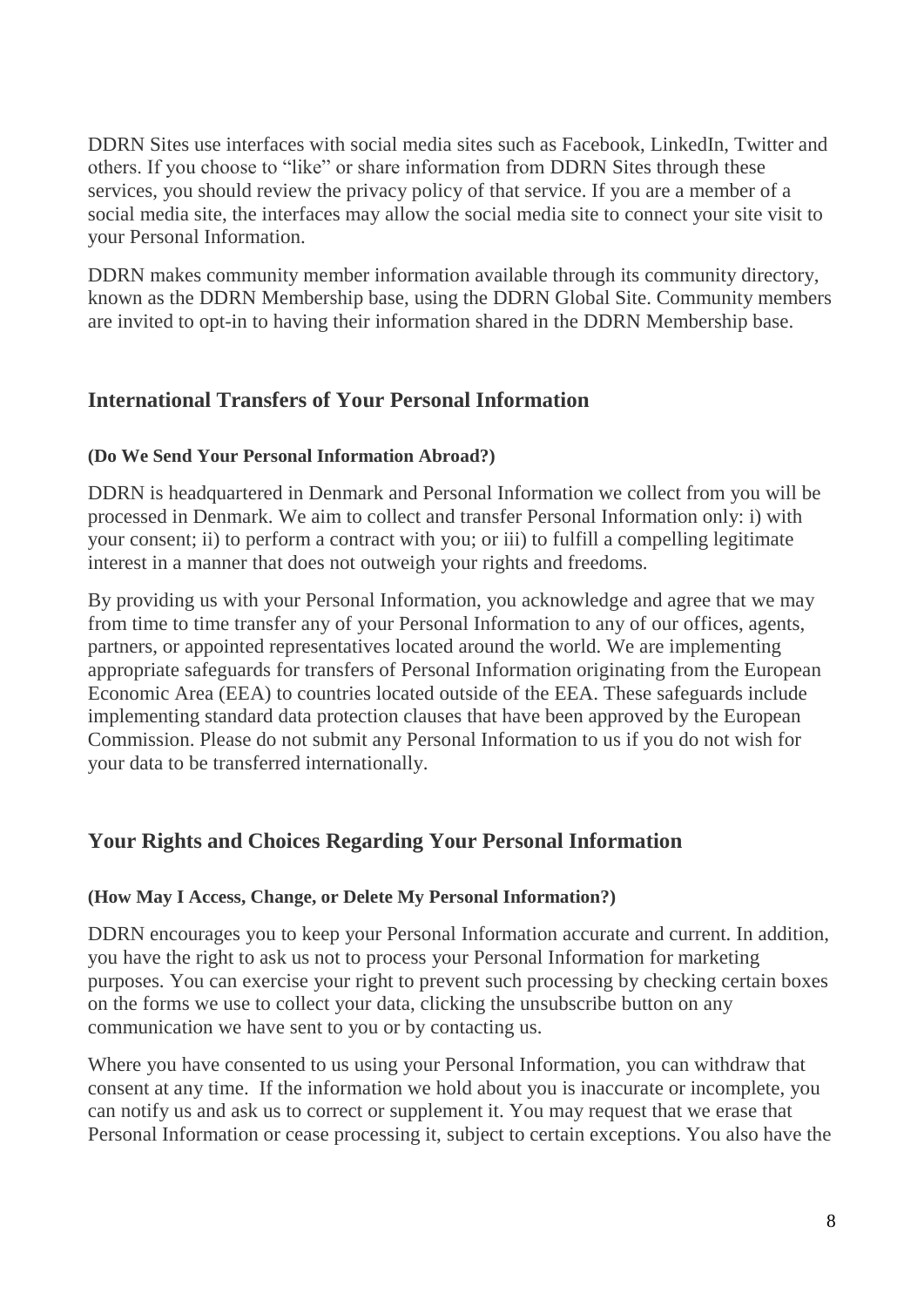right, with some exceptions and qualifications, to ask us to provide a copy of any Personal Information we hold about you.

You may also request information about: i) the purpose of the processing; ii) the categories of Personal Information concerned; iii) who else other than DDRN might have received the Personal Information; iv) what the source of the information was (if you didn't provide it directly to us); and v) how long it will be stored.

Where you have provided your data to us and it is processed by automated means, you may be able to request that we provide it to you in a structured, machine readable format.

Reasonable access to a record of your Personal Information will be provided at no cost on request made on our [Personal Information Access Request Form.](https://su.org/contact/privacy-and-data-access/) If access cannot be provided within a reasonable time frame, we will provide you with an estimated date when a record of the Personal Information will be provided. If for some reason we cannot supply you with a record of the Personal Information we have collected, used, and/or stored, we will provide an explanation as to why we cannot provide the record.

If you have a complaint about how we have handled your Personal Information, you may be able to ask us to restrict how we use it while your complaint is resolved. In some circumstances you can ask us to erase your Personal Information:

- by withdrawing your consent for us to use it;
- if it is no longer necessary for us to use your Personal Information;
- if you object to the use of your Personal Information and we don't have a good reason to continue to use it; or
- if we haven't handled your Personal Information in accordance with our obligations.

### **Security of Your Personal Information**

#### **(Is My Personal Information Safe with DDRN?)**

DDRN intends to protect the Personal Information entrusted to us and treat it securely in accordance with this Privacy Policy. DDRN implements various physical, administrative, and technical measures designed to protect your Personal Information from unauthorized access, use or disclosure. We contractually require our critical vendors to protect such information from unauthorized access, use and disclosure. We restrict access to your Personal Information to those who need to know that information to provide Solutions or other benefits to you. In addition, we train our employees about the importance of confidentiality and maintaining the privacy and security of your information. We commit to taking appropriate disciplinary measures to enforce our employees' privacy responsibilities.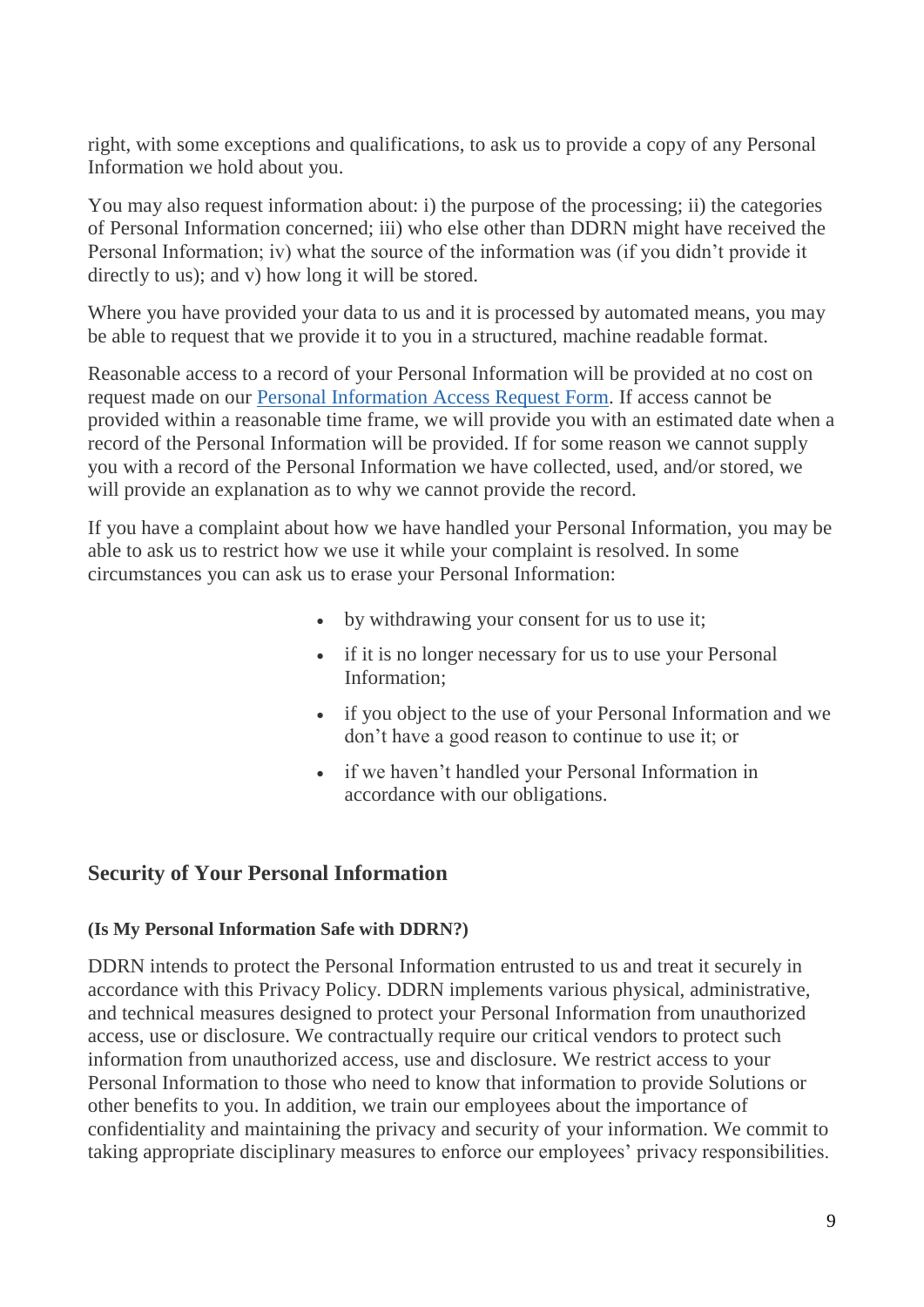We require you to enter a password to access Personal Information associated with your DDRN account. Please do not disclose your account password to unauthorized people.

Note, however, that no method of transmission over the Internet, or method of electronic storage, is 100% secure. While we use reasonable efforts to protect your Personal Information, we cannot ensure or warrant the security of any Personal Information you provide to us.

## **Retention of Personal Information**

### **(Does DDRN Retain My Personal Information?)**

We will retain your Personal Information for the period required to fulfill the purposes for which it has been collected. These purposes may include the need to fulfill various commercial and legal requirements. Key requirements driving the need for collection, analysis and storage of Personal Information may include for example:

- DDRN strategy;
- Current and prospective DDRN community member outreach;
- Resource planning;
- Legal compliance;
- Financial reporting;
- Dispute resolution; and/or
- Asset protection and agreement enforcement.

Your Personal Information is stored by DDRN on servers of the cloud-based database management services we engage, located primarily in the United States. Unless you request otherwise, we will retain data for the duration of your business relationship with us or for as long as is required by law. For more information on where and how long your Personal Information is stored, please contact [info@ddrn.dk.](mailto:info@ddrn.dk)

## **Changes to this Privacy Policy**

By using this Site, you agree to the terms and conditions contained in this Privacy Policy and Terms of Use and/or any other agreement that we might have with you. If you do not agree to any of these terms and conditions, you should not use this Site or Solution.

We may revise this Privacy Policy on occasion. If we make any material changes to the way we intend to use your Personal Information we will notify you by sending you an email to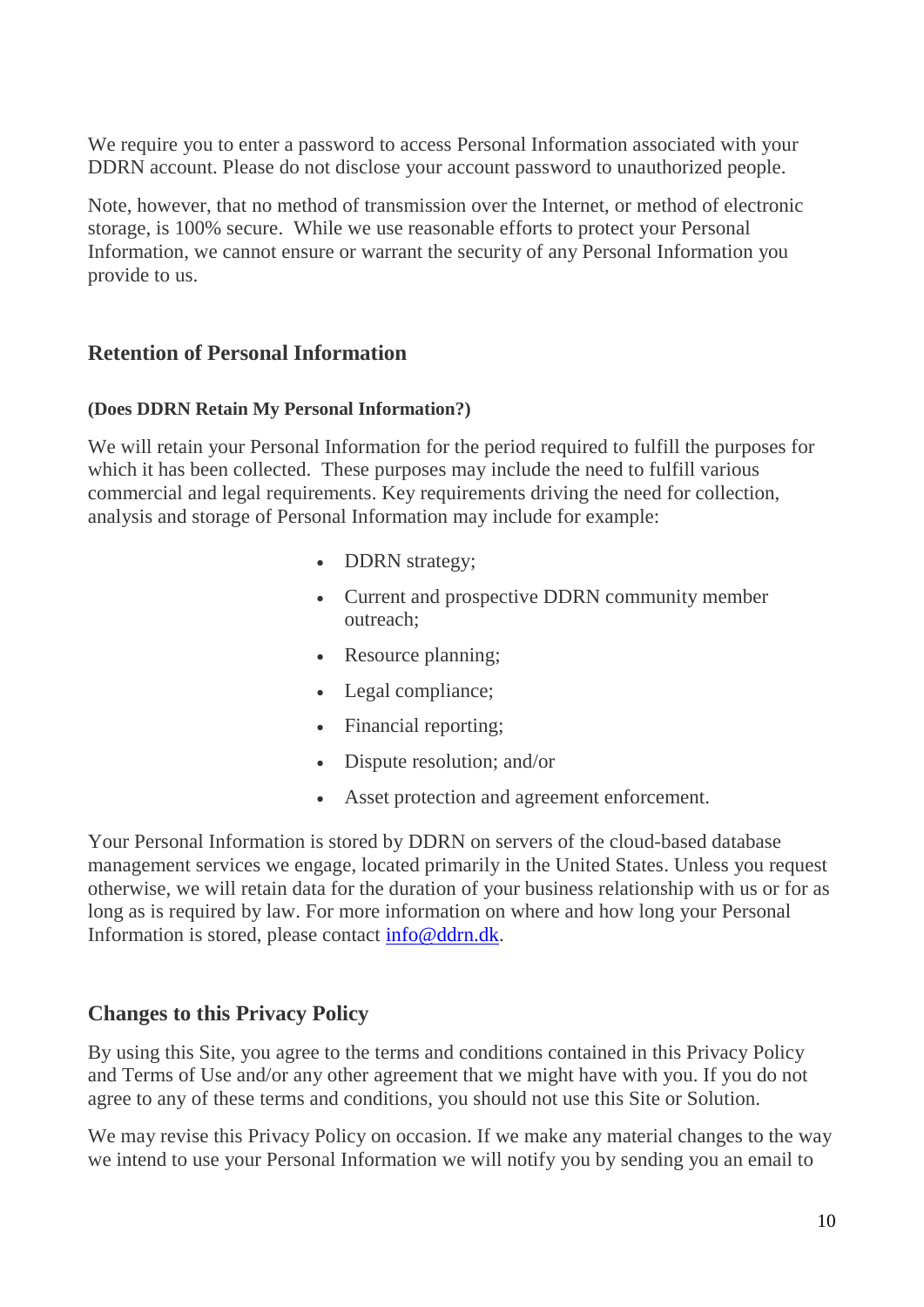the last email address you provided to use and by prominently posting the changes on our Sites. Changes will be effective no later than thirty (30) days following notification. You are responsible for making certain that we have your current email address on file. If the email address we have on file is invalid, our dispatch of the email to your last known email address along with posting the notice of material Policy changes on our Sites will constitute effective notice of the changes. If you do not wish to permit the changes in the use of your Personal Information, you must notify us prior to the effective date of the changes. Continued use of our Services following notice will indicate your acknowledgement of and agreement to be bound by the changes until such time that you notify us you would like to deactivate your account and/or have your Personal Information deleted as set forth in the "How to Contact Us" section of this Policy.

## **Additional Policies**

Certain services and solutions provided by or through Singularity may be subject to additional privacy terms or Personal Information disclosures (collectively, "Additional Policies"). In the event of any direct contact between any Additional Policies and this Policy, the Additional Policies will control.

## <span id="page-10-0"></span>**How to Contact Us**

### **(How May I Contact DDRN about this Policy?)**

### **Questions about this Privacy Policy**

Should you have any queries regarding this Privacy Policy or how your information is collected, used and stored, please contact  $\inf \circ \mathcal{Q}$  ddrn.dk or contact us at the following location or via telephone at:

Attn: Chairman of the Board DDRN Dronningensgade 14, 1420 Copenhagen K., Denmark Phone: +45 2295 2668

## **(How May I Contact DDRN to Request Access to My Personal Information or to Report a suspected Breach of Personal Information?)**

### **To Request Access to or Report a suspected Breach of Personal Information**

If you wish to engage your rights to access, correct, modify, or delete your Personal Information please complete our [Personal Information Access Request Form.](https://su.org/contact/privacy-and-data-access/)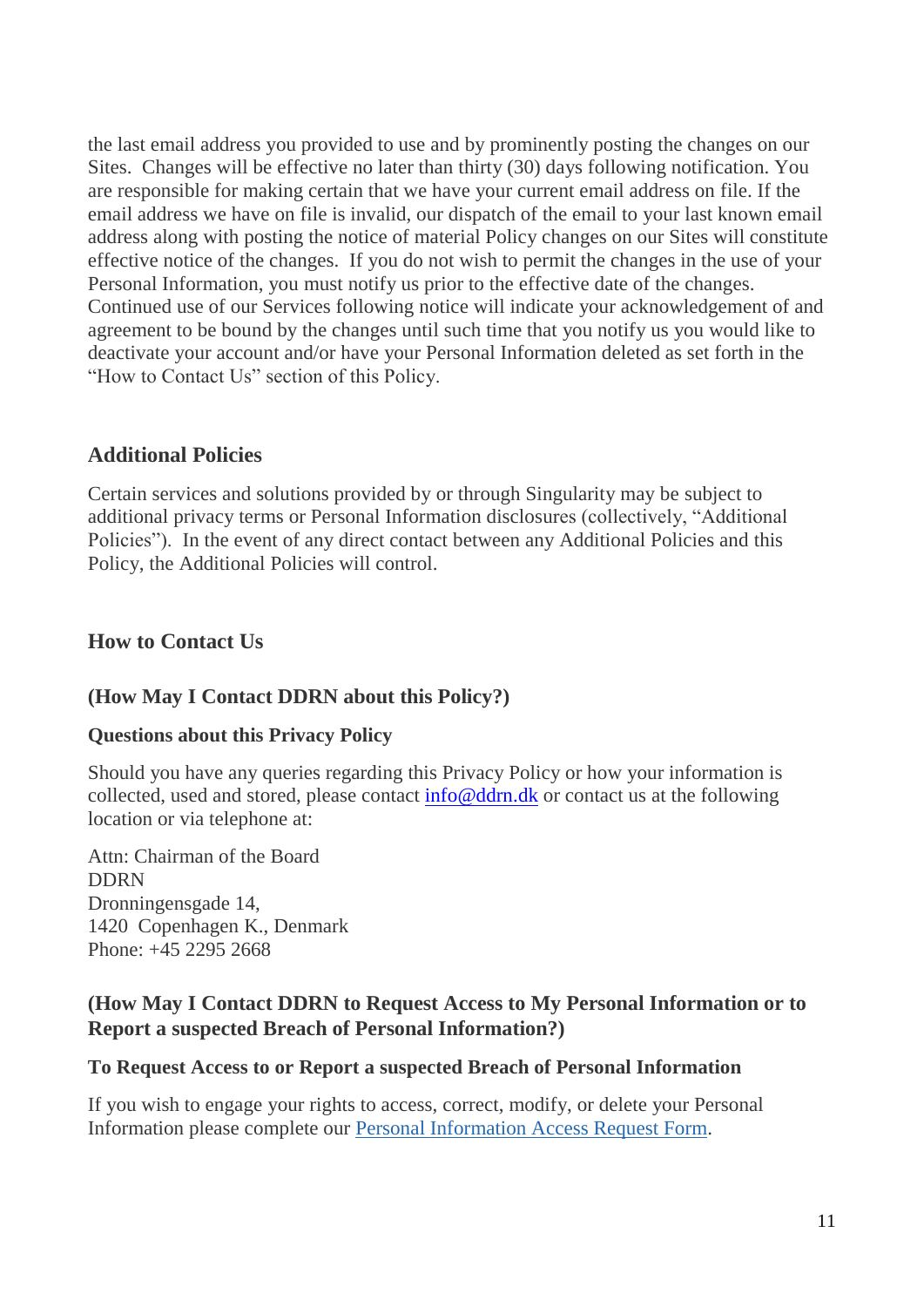If you want to report a suspected breach of your Personal Information, please complete the [Suspected Breach Notification Form.](https://su.org/contact/breach-notification/)

## **Cookies Policy**

Danish Development Research Network ("DDRN", "we", "us", "our") takes your privacy very seriously, including your activities in browsing Singularity owned or controlled websites and mobile application(s) (collectively, "Sites").

Our Sites use cookies and similar technologies for various purposes including distinguishing you from other users of our Sites. By continuing to use our Sites, you agree to our Cookie Policy.

## **What Cookies Do We Use?**

Cookies are text files containing small amounts of information. They are downloaded to your computer or device when you visit a Site. They don't tell us who you are but they do enable us to recognize your device and where you have made various preferences or actions they enable us to remember them.

## **Why and How Do We Use Cookies?**

Cookies do lots of different jobs, like letting you navigate between web pages efficiently, remembering your preferences, and generally improving your experience of our Sites. They can also help to ensure that advertisements and content you see online are more relevant to you and your interests.

The cookies used on the Sites have been categorized based on function. Here are the main types of cookies we use and why we use them:

### • **Essential Cookies**

These cookies are necessary in order to enable you to move around our Sites and use their features, such as accessing secure areas of our Sites. Without these cookies services you may have asked for, cannot be provided.

### • **Performance Cookies**

These cookies collect information about how you use our Sites. For instance, they tell us which pages you visit most often, and if you receive any error messages from our web pages. These cookies do not identify you. All information they collect is aggregated and therefore anonymous. We use these cookies to measure and analyze how our customers use our Sites and to improve their functionality and the user experience.

### • **Functionality Cookies**